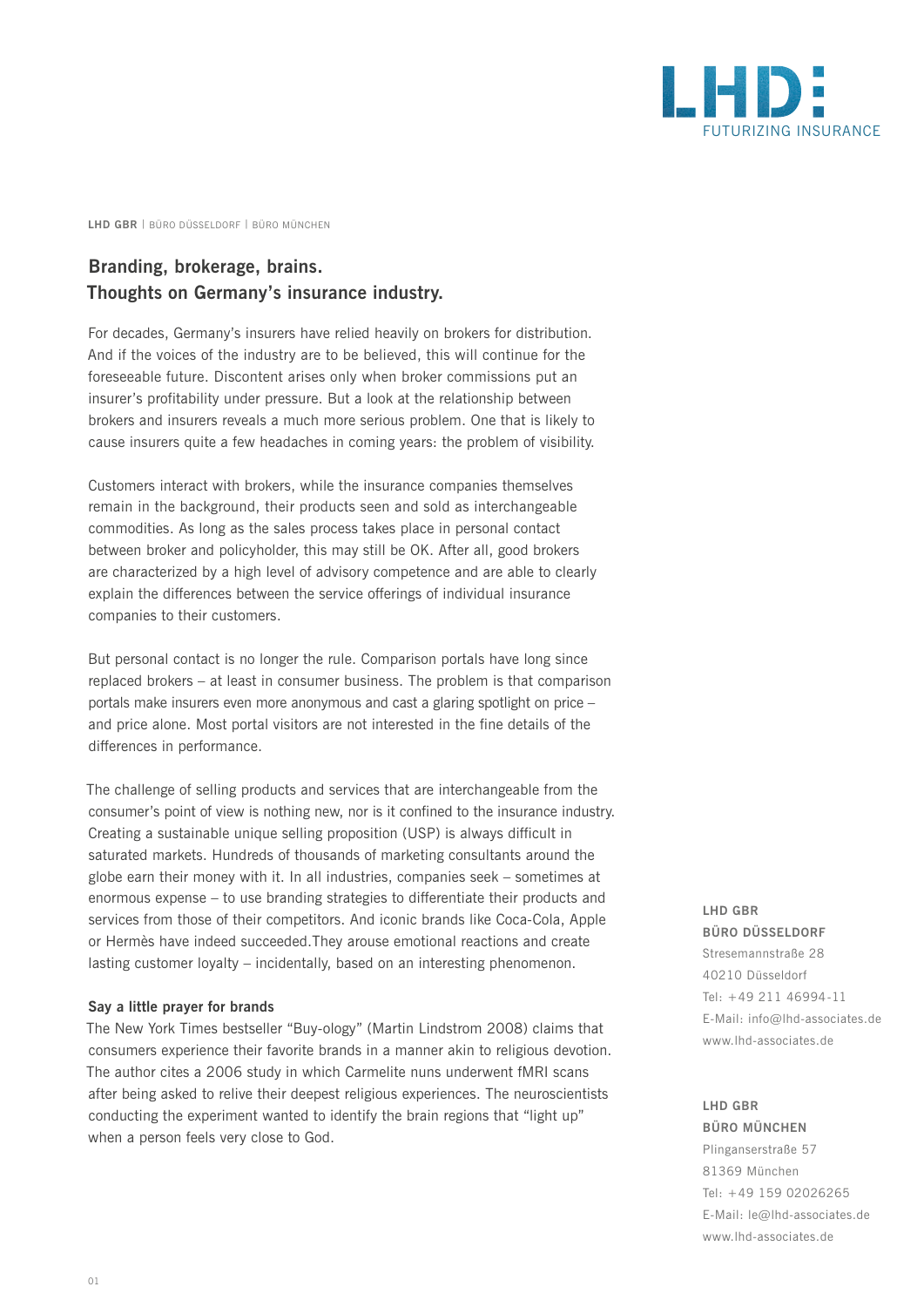

**LHD GBR** | BÜRO DÜSSELDORF | BÜRO MÜNCHEN

# **Branding, brokerage, brains. Thoughts on Germany's insurance industry.**

Lindstrom carried out a similar study of his own, comparing brain scans of random volunteers viewing an array of different images – including religious symbols as well as beloved brand-name products like bottles of Coke, Harley-Davidsons and Ferraris. He writes that, when looking at iconic brands, the participants' "brains registered the exact same patterns of activity as they did when they viewed the religious images."

So the solution to the problem of increasing the visibility of insurance brands sounds straightforward enough. It could go something like this: "Create an iconic, compelling insurance brand that will win the trust, devotion and admiration of consumers." Simple? "Simply impossible," many marketing professionals would say.

Back to Lindstrom's study. It also showed that some very well-known brands, including filling station chains like BP, failed to inspire the same "religious" response. It's telling that those brands that did so are all associated with highly emotionalized experiences. Not all brands can – or should – do this. Insurance brands, for example.

An insurance product is neither a cool soft drink nor a thrilling toy for grownups. On the contrary: insurance should provide peace of mind – not a sugar kick and certainly not an adrenaline rush. Insurance is an invisible financial service. This means it offers only limited opportunities for customer loyalty and interaction. So is that it? That branding doesn't work in insurance? Of course it can work! But building a brand in the insurance industry calls for an intelligent, targeted strategy. And this is often missing.

### **A little more impact than cola**

Throughout the DACH region, many insurers retain legacy names and corporate designs that have clearly lost their relevance and capacity to make a lasting impression. In addition, as insurance companies reach out across borders and Germany becomes increasingly international, brand names that are puzzling and/ or unpronounceable are becoming liabilities – regardless of the long and venerable traditions they might reflect (sorry).

An up-to-date, trustworthy and memorable name and corporate design are important – and their neglect is an obvious problem. But to succeed, a branding strategy needs to take the entire marketing mix (product, price, position, promotion) into account. Which of these four Ps requires the most attention naturally depends on the individual company and its products.

## **LHD GBR BÜRO DÜSSELDORF**

Stresemannstraße 28 40210 Düsseldorf Tel: +49 211 46994-11 E-Mail: info@lhd-associates.de www.lhd-associates.de

### **LHD GBR BÜRO MÜNCHEN**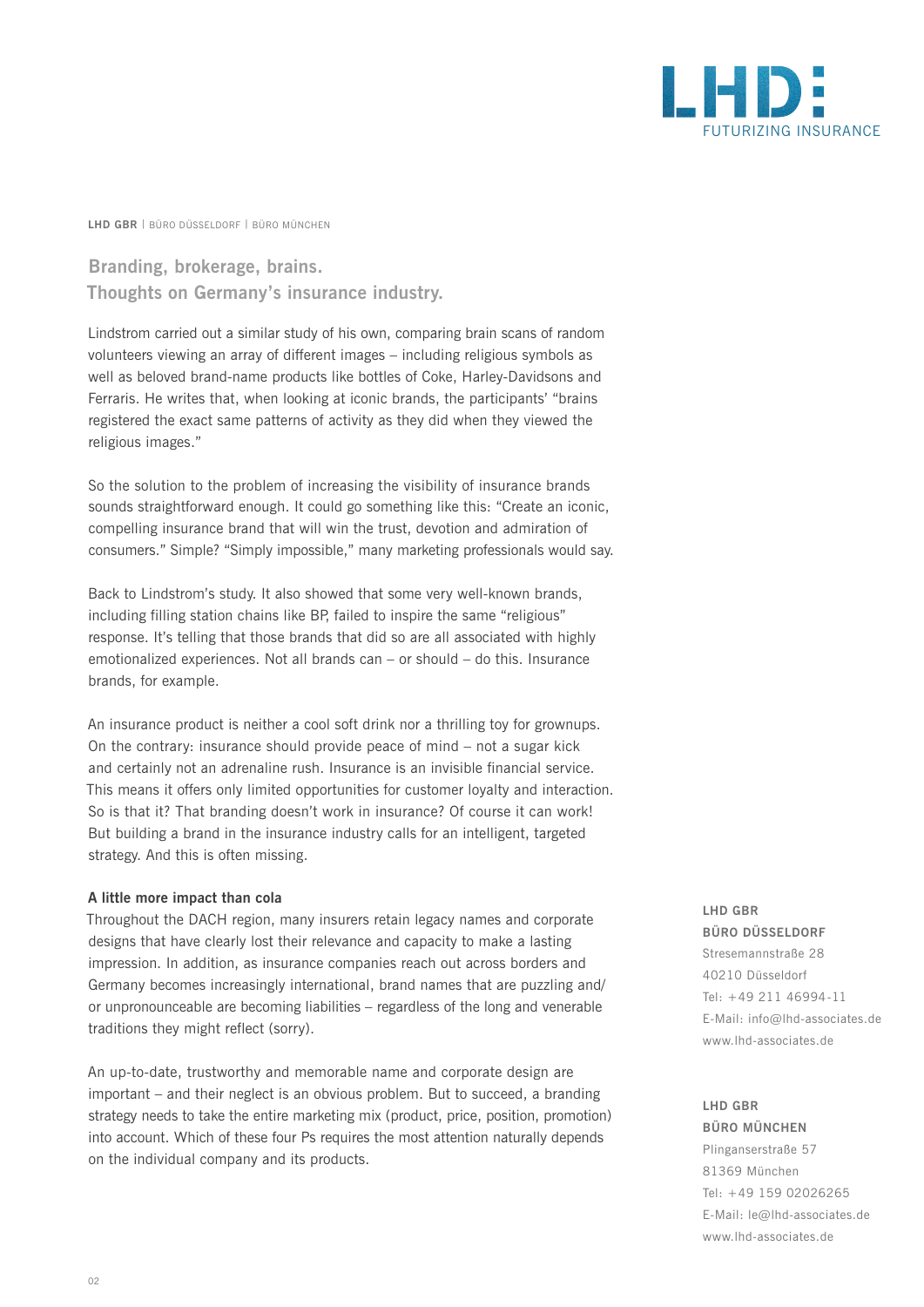

**LHD GBR** | BÜRO DÜSSELDORF | BÜRO MÜNCHEN

# **Branding, brokerage, brains. Thoughts on Germany's insurance industry.**

In the case of most insurers, the greatest potential for improvement can be found – arguably – in the realm of "product." This is, in fact, a good thing, as the foundation for any lasting positioning is always laid with product development. And that's where the building begins: we need to develop products of real and sustainable relevance. And to do this, we must first recognize that consumer needs undergo radical change. Now more than ever!

For example, millennials are far less interested in accumulating possessions than past generations – where does that leave traditional property insurance? Gen Y, with its awareness of environmental threats and climate change, is less inclined to buy cars – what does that mean for the future of motor insurance? Younger people place less importance on owning a home – what will become of homeowner's insurance? To sum up, the question is: how do you build a compelling and lasting brand promise that meets these evolving needs?

As bestselling author and sought-after speaker Simon Sinek has stated, "People don't buy what you do, they buy why you do it." Taking this cue, an insurer can adopt a stance that reflects a sense of purpose that today's and tomorrow's insureds buy into. This stance forms the basis for the development of – authentic – products that give a brand more substance and visibility.

Insurance companies that credibly address sustainability issues with their products and take the needs of future generations seriously have a key advantage in overcoming the challenges of interchangeability and customer apathy. And that lays the foundation for emotionally charged communication. Not for cola, but for a product that makes a real difference.

## **LHD GBR BÜRO DÜSSELDORF**

Stresemannstraße 28 40210 Düsseldorf Tel: +49 211 46994-11 E-Mail: info@lhd-associates.de www.lhd-associates.de

### **LHD GBR BÜRO MÜNCHEN**